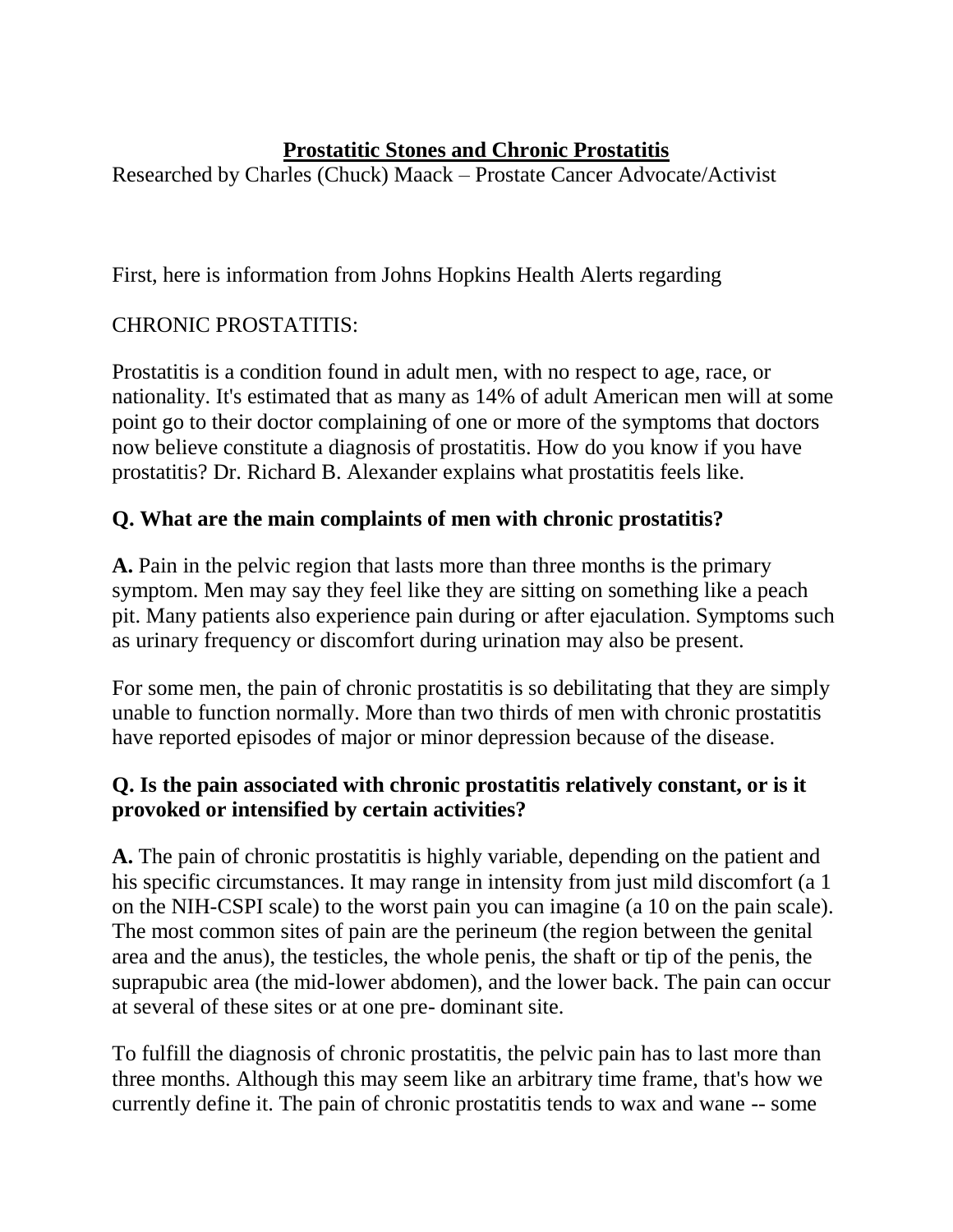days it is worse than others. There's not really a good explanation as to why that is. Pain after ejaculation is common and is the most specific symptom that distinguishes men with chronic prostatitis or chronic pelvic pain syndrome from men with other prostatic conditions.

For those to which rectal bleeding is the result of prostatitis, consideration could be given to hyperbaric treatment. More in this regard here:<http://tinyurl.com/olqo25o> as well as here: <http://www.ncbi.nlm.nih.gov/pubmed/24416567>

## PROSTATIC STONES:

A patient brought to mind that we hear little about "Prostatic Stones" and suggested I add information on this chapter "Observations" page. After reviewing several papers, I decided a good read between physicians and patients that provides a better understanding is below and comes from this URL:

<http://www.prostatitis.org/stones.html>

## **Prostatitic Stones and Chronic Prostatitis**

Note: As with a number of other pages on this site, this page is compiled from patient postings to the newsgroup sci.med.prostate.prostatitis. Many of the comments are anonymous. Check with your own physician. See additional proviso at the [bottom of the page.](http://www.prostatitis.org/stones.html#proviso)

Keywords: prostatitic stones calcifications urine reflux calculi corpora amylacea Kidney lithotripsy EPS drainage magnesium calcium

Doctors on this page:

- [Dr. Richard Alexander](http://www.prostatitis.org/stones.html#alex)
- [Dr. Ivo Tarfusser](http://www.prostatitis.org/stones.html#tarf)
- [Dr.David Casey](http://www.prostatitis.org/stones.html#casey)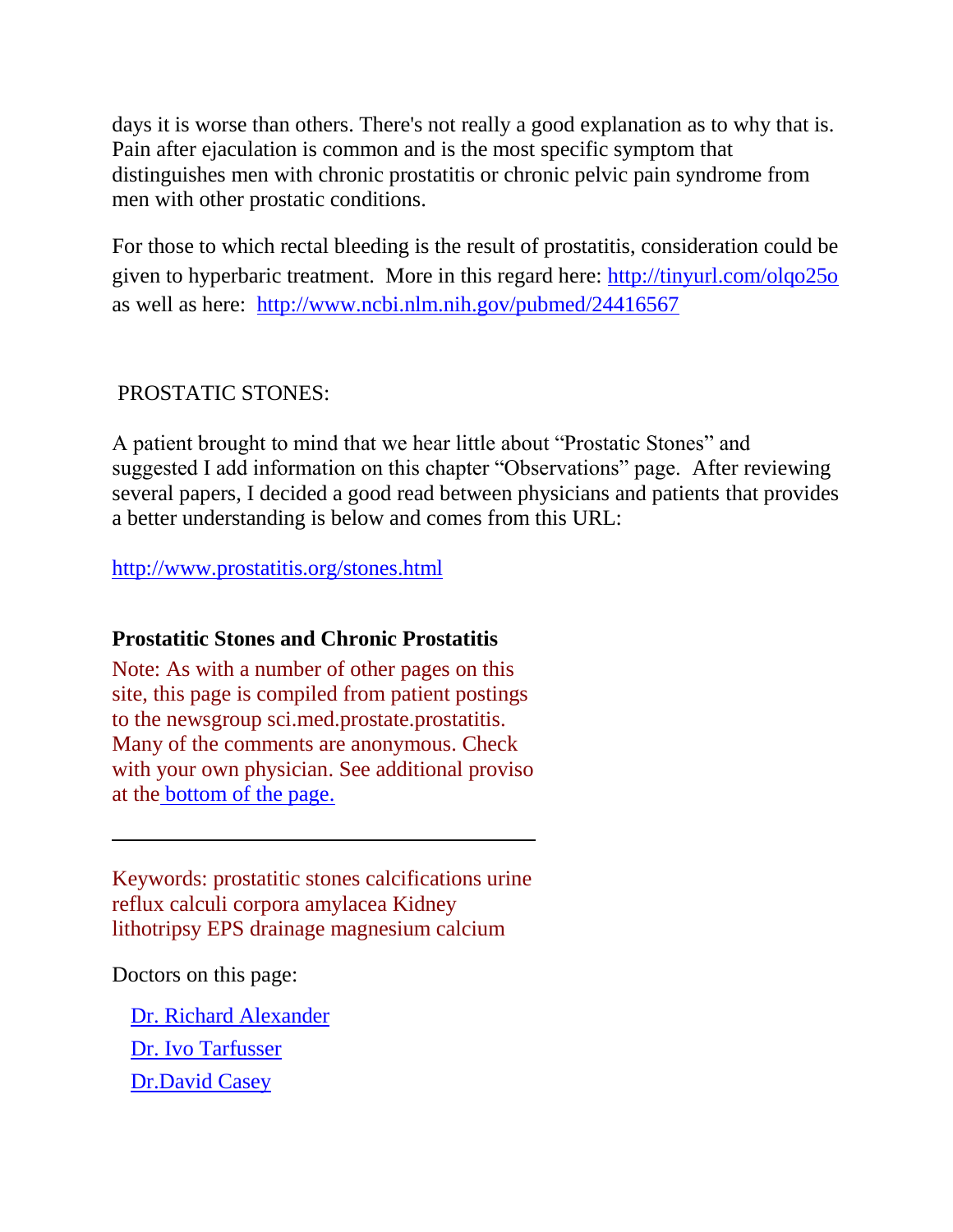- [Dr. Daniel Shoskes](http://www.prostatitis.org/stones.html#shoskes)
- [Dr. \(Name Witheld\)](http://www.prostatitis.org/stones.html#anondr)

### From: Norton

Many men have stones in their prostate including myself. I am different in that some of my stones break up and come out in my urine. The doctor's say that this occurs in about 1 in 100 cases. It can be uncomfortable sometimes as they are coming out. The only thing I can attribute the calcifications(stones) breaking up is because I take magnesium everyday. Magnesium is used to prevent and break up kidney stones. I am not a doctor, but you might want to try taking magnesium. I too, even though I have gravel in my urine, still have discomfort on the left side of my prostate

### From: Elliott

Prostatic calculi or stones are thought by a number of people in the medical community to be responsible for a certain percentage of the cases of chronic prostatitis. As hard as it is to drive an infection from the prostate, it's harder still to get them out of the stones once they are dug in. It is estimated that about 75% of middle aged men have them. Molecular analysis has shown that the stones contain ingredients that are generally found in urine not prostatic secretions. This would indicate reflux of urine into the prostatic ducts.

### From: Alan

I have been taking modest magnesium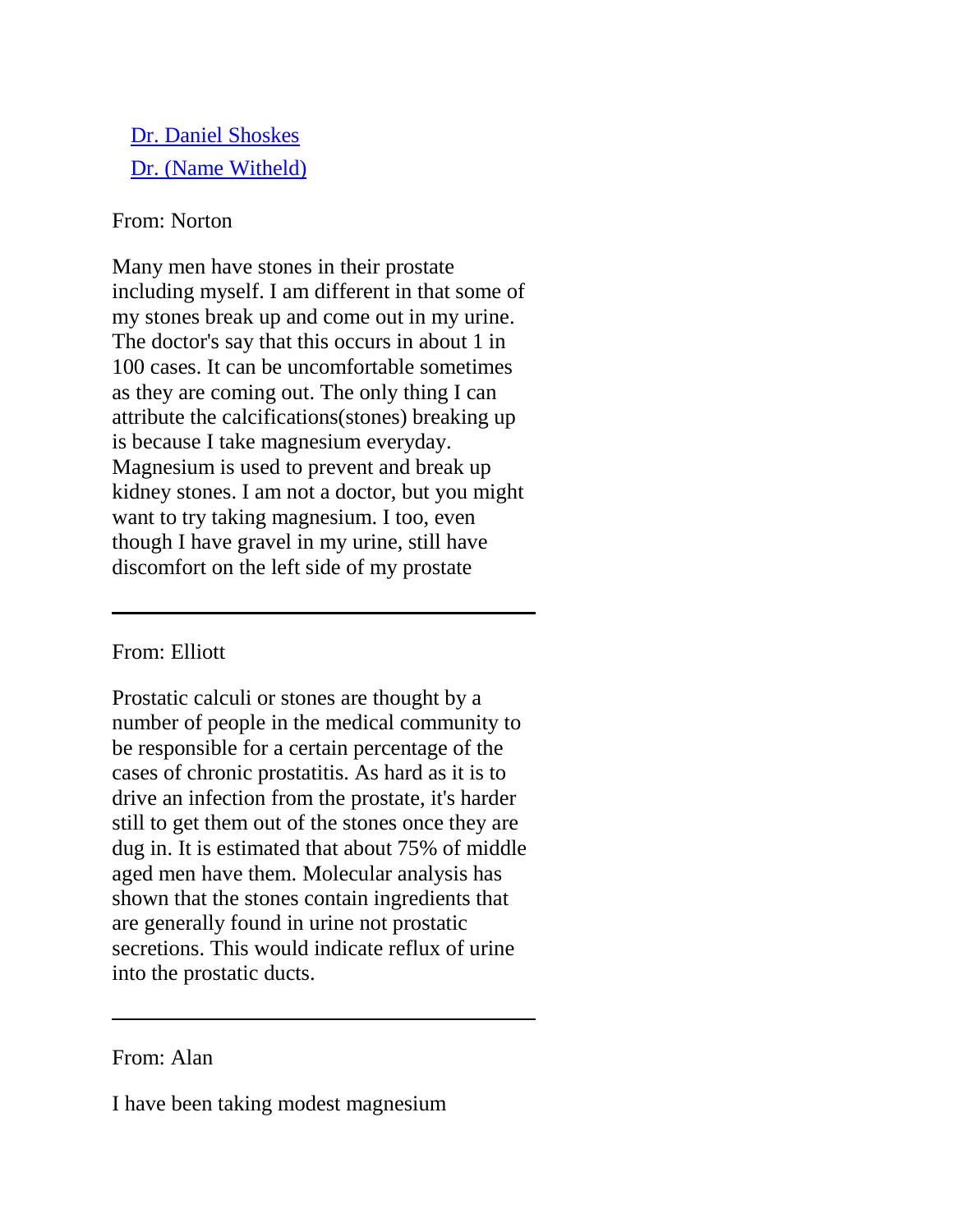supplements for some time to avoid kidney stones repeating I produced one some years ago. The hospital supported my suggestion (not theirs!) of magnesium supplements, and it seemed to work, and they were surprised that I did not continue producing stones as they expected.

I am now taking zinc and more magnesium in addition to other things partly on nutritonal advice.

The hospital nutritionist at the time thought magnesuim would help because all magnesium salts were soluble, unlike calcium salts (my kidney stones were calcuim oxylate mostly).

Recent nutrition advice to me from elsewhere was that magnesium is important to help the body keep calcium in the right places.

From: Andy

If you do take Magnesium supplements to aid in the breakdown of stones, make sure it's balanced with zinc since magnesium will deplete the zinc level in your system. There are supplements that contain an appropriate ratio of the two.

From: Dave

Dr. Richard Alexander [\(back to top\)o](http://www.prostatitis.org/stones.html#top)f the University of Maryland was kind enough to explain prostate calcifications to me and has given me permission to forward this to the group.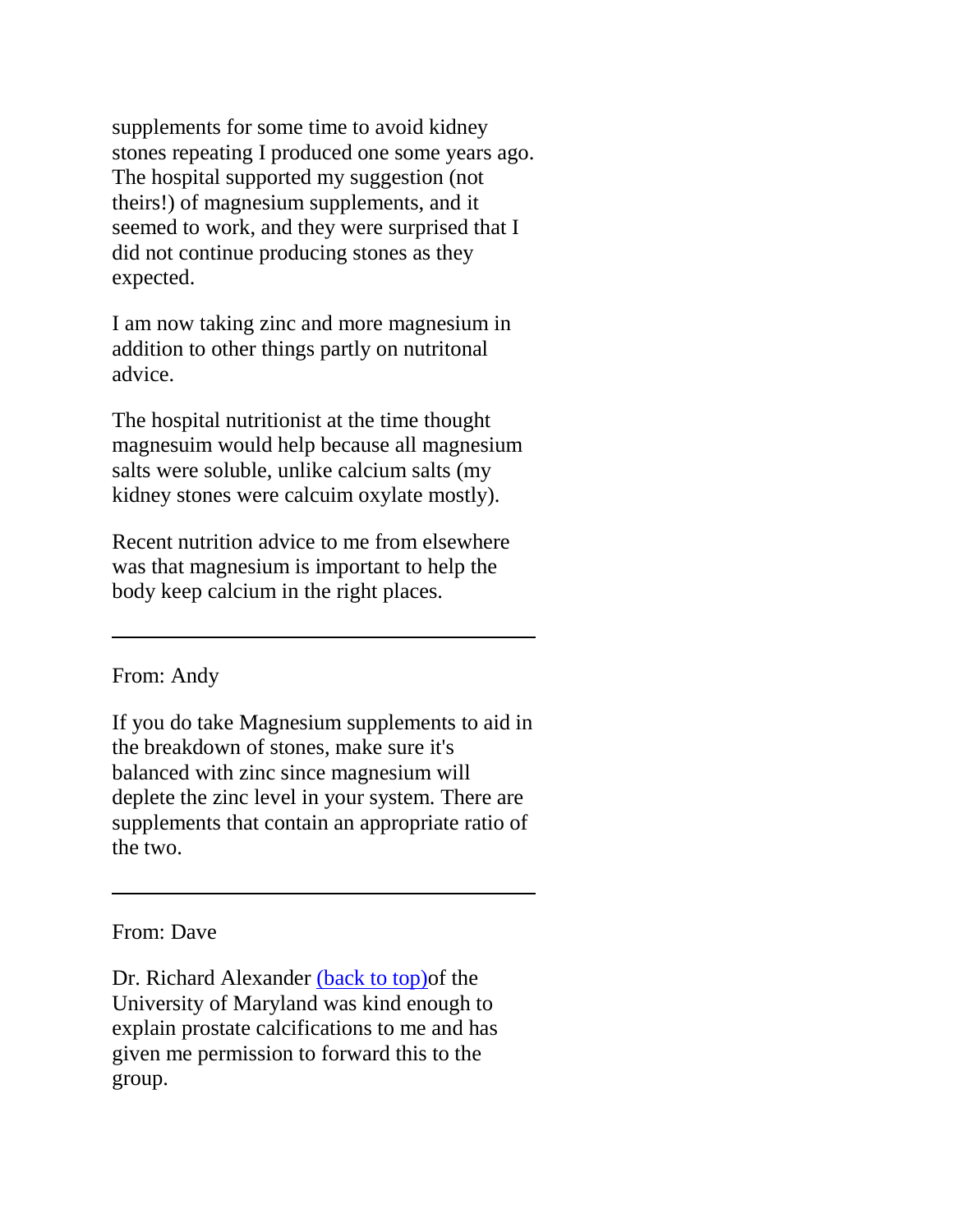Stones in the prostate are very common. They appear to be calcified proteinaceous bodies called corpora amylacea. They are thought to occur because the secretions of the prostate cannot get out of the gland because of the disarray of the architecture of the ducts due to BPH or benign prostatic hypertrophy, an almost universal growth of the prostate in men as they age. It is thought that these secretions dry out or become "inspissated" and form into a round proteinaceous body, much like a pearl in an oyster. They then become calcified.

This is not the only mechanism leading to the formation of prostate calcifications. They may appear secondary to an infection with insufficiently drained pus and detritus, eventually calcifying. Other calcifications, usually more widespread, can show up in the tissue surrounding the prostatic glandular units following an inflammatory process associated with tissue destruction or changes in the local biochemical environment (acidity, electrolyte changes). Finally, calcifications detected in the prostate can be located intraluminally inside the ejaculatory ducts, resulting from calcification of detritus in the seminal tract, eventually moving down into some narrow segment of the ejaculatory duct.

Prostatic stones are very common and generally do not cause symptoms in and of themselves but may be associated with the symptoms of BPH which men can get as they age and their BPH progresses. The stones are usually located between the BPH growth or "adenoma" and the compressed, normal prostatic tissue around the adenoma which is called the "surgical capsule" of the gland because it is the limit of resection of BPH when performed transurethrally. Stones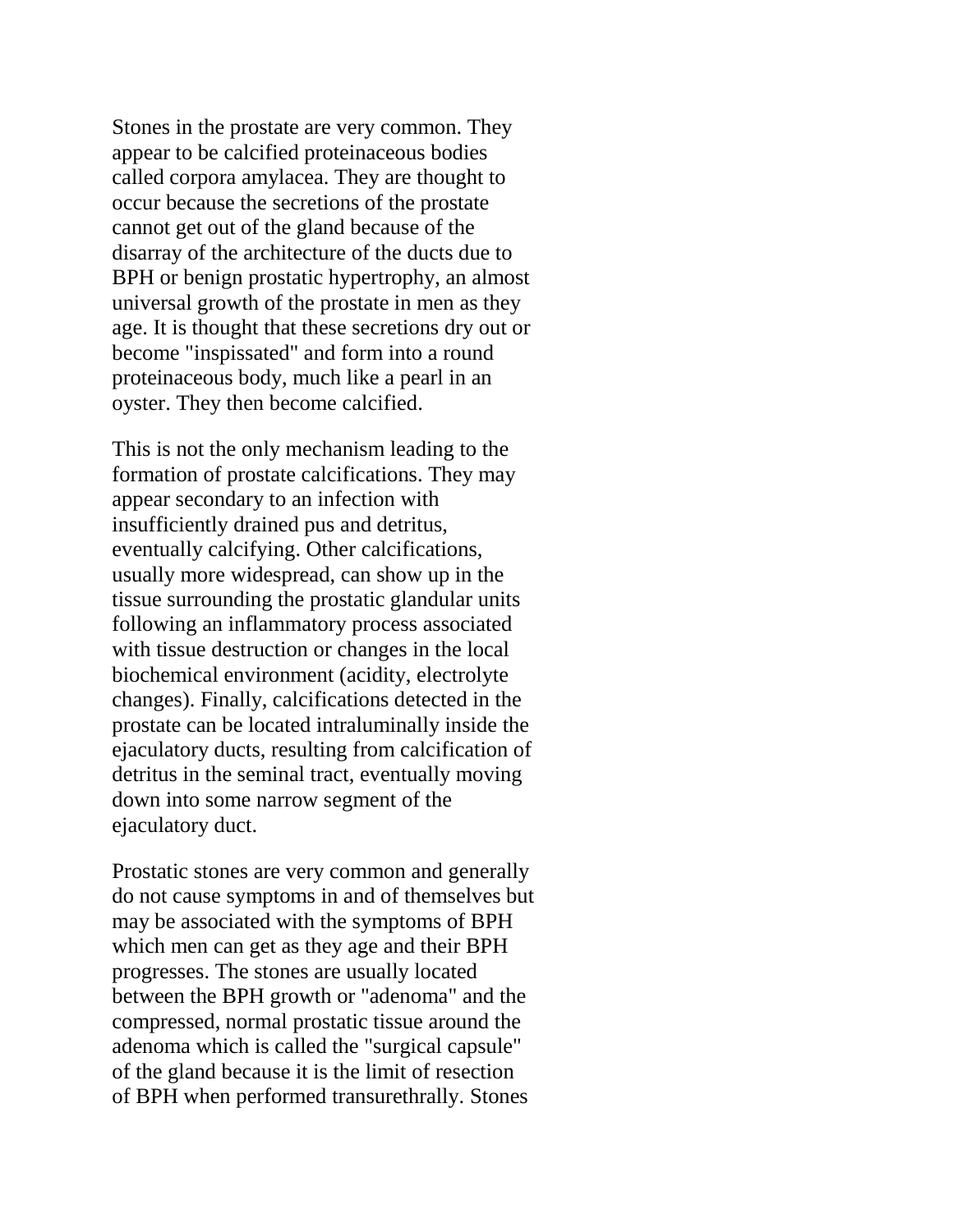in the urinary tract are completely different. These stones are found in the kidney where they form and can cause symptoms when the stone "passes" by moving down the ureter, the muscular tubelike structure that connects the kidney to the bladder. The presence of the stone, if it is large, in the ureter causes blockage of the ureter and "urethral colic", a spasm type pain that is severe and is often described by my patients as the worst thing they have ever felt in their lives. Kidney stones form from the urine and are often associated with some sort of metabolic problem that predisposes the patient to forming stones but this is not always the case of some patients simply form stones for no reason that can be elucidated. Kidney stones can sit in the kidney for years and not cause symptoms but can become infected and be a persistent nexus or source of infection for years. Typically infection stones are a different type of mineral and the infection cannot be cleared without removing the stone. It is possible that prostatic stones could be the same, that is, they could serve as a source of persistent and recurring infection in prostatitis. The only thing that makes me less enthusiastic about this possibility as an explanation for the relapsing and recurrent symptoms of prostatitis is that so few patients with prostatitis have a bacterial infection documented to be present in the urine or prostatic secretions. In large series of men a bacterial infectious etiology is found in only 510% of men. Unfortunately, urologists have concentrated on this subpopulation because it represents something they can treat but still does not appear to be relevant to 90% of men with the symptoms but no infection.

Many patients have had symptoms and several courses of treatment long before a culture has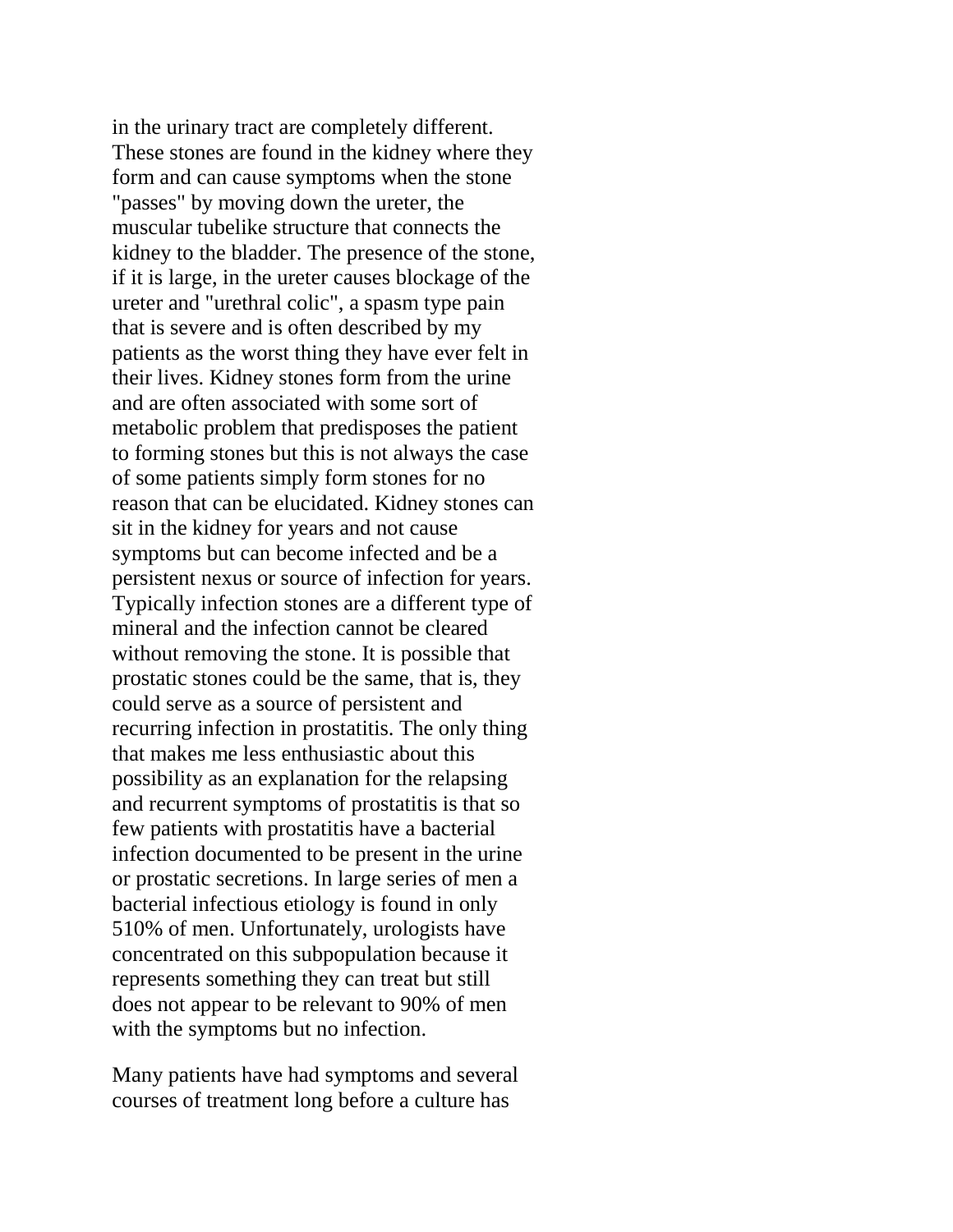been attempted. The microorganisms may have been killed, but, without removal of obstruction, the inflammatory process may continue in the affected gland. This chronic inflammation may, eventually, live its own life, either due to persistence of highly resistant clones of microorganisms in low concentration and/or inflammatory reaction to products of the immunological defense mechanism and/or inflammatory reaction to glandular secretions/pus/detritus which cannot escape. Therefore, cultures

From prostatic expressed secretion may not yield a positive result. Furthermore, even in presence of microorganisms in high = culturable concentrations, the culture may be (permanently or temporarily) negative if the process is sealed off by a stone or scar tissue.

From: Ivo Tarfusser, MD [\(back to top\)](http://www.prostatitis.org/stones.html#top) 

Why do obstruction not always cause pain? Obstruction may develop gradually, as in patients with slowly growing BPH tissue allowing the sensory nerve endings and reflexes to adapt. There are also completely asymptomatic cases of kidney obstruction, by stenosis or, less frequently, by stones. Urinary retention can be painless if the bladder dilates gradually (in these cases also the ureters and the kidney pelvis are often grossly dilated without generating discomfort), or can cause severe pain if it appears suddenly. On the other hand, the urinary flow is much higher than the amount of prostatic secretions, causing a much faster buildup of pressure in the kidney than in the prostate, hence resulting in dramatic symptoms.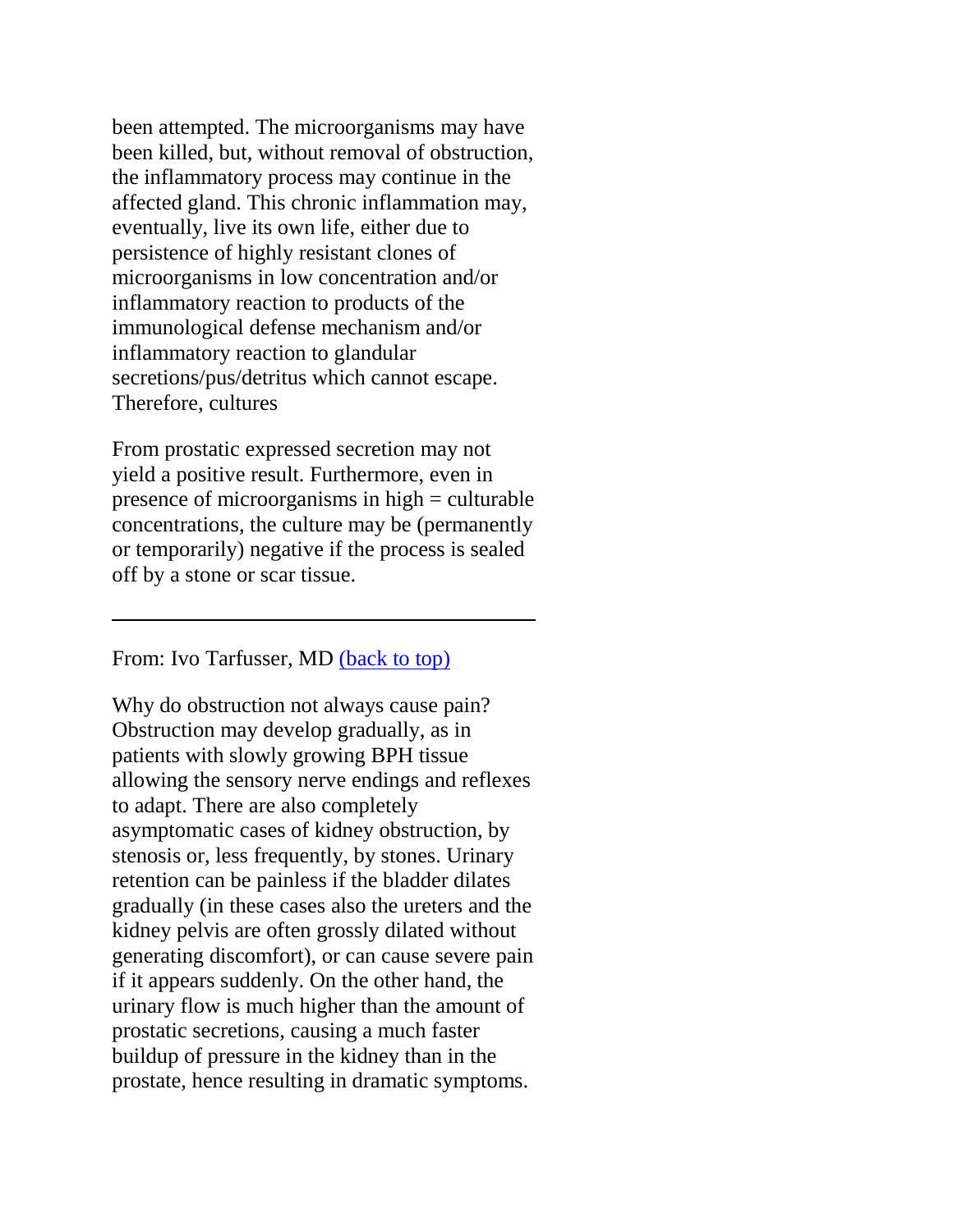The only instance where there is a sudden increase in pressure in the seminal tract is at ejaculation. In this case, it is conceivable that pressure in the prostate may be attenuated by nonobstructed acini emptying normally. More marked discomfort at ejaculation, or even colicky pain, is highly suggestive of the presence of an obstructing mechanism in the outlet of the seminal tract, whether it is a stone, inspissated detritus/secretion, a utricular cyst or a dynamic mechanism like a kink/uncoordinated contraction of the seminal vesicles.

I am aware that much is still unknown and many of these possible mechanism have still to be studied in detail to be confirmed or rejected. But simple physical laws and the knowledge of biochemical mechanisms occurring elsewhere in the body can serve as useful starting points for trying to understand this elusive syndrome.

#### From: saltsage

My uro has diagnosed me with "multiple stones" as the main reason for my almost constant pain and discomfort. He has prescribed Cipro and then Floxin, both without success. All he has done is to check me with his digit and an x-ray of my prostate as well as urine tests. Nothing else.

He has recommended surgery as a solution. The only side effect would be that I would not ejaculate anymore.

Is this doctor doing and recommending the best for me? He has never asked for any seminal samples. As I am on an HMO, I have to get recommendations from my primary doctor to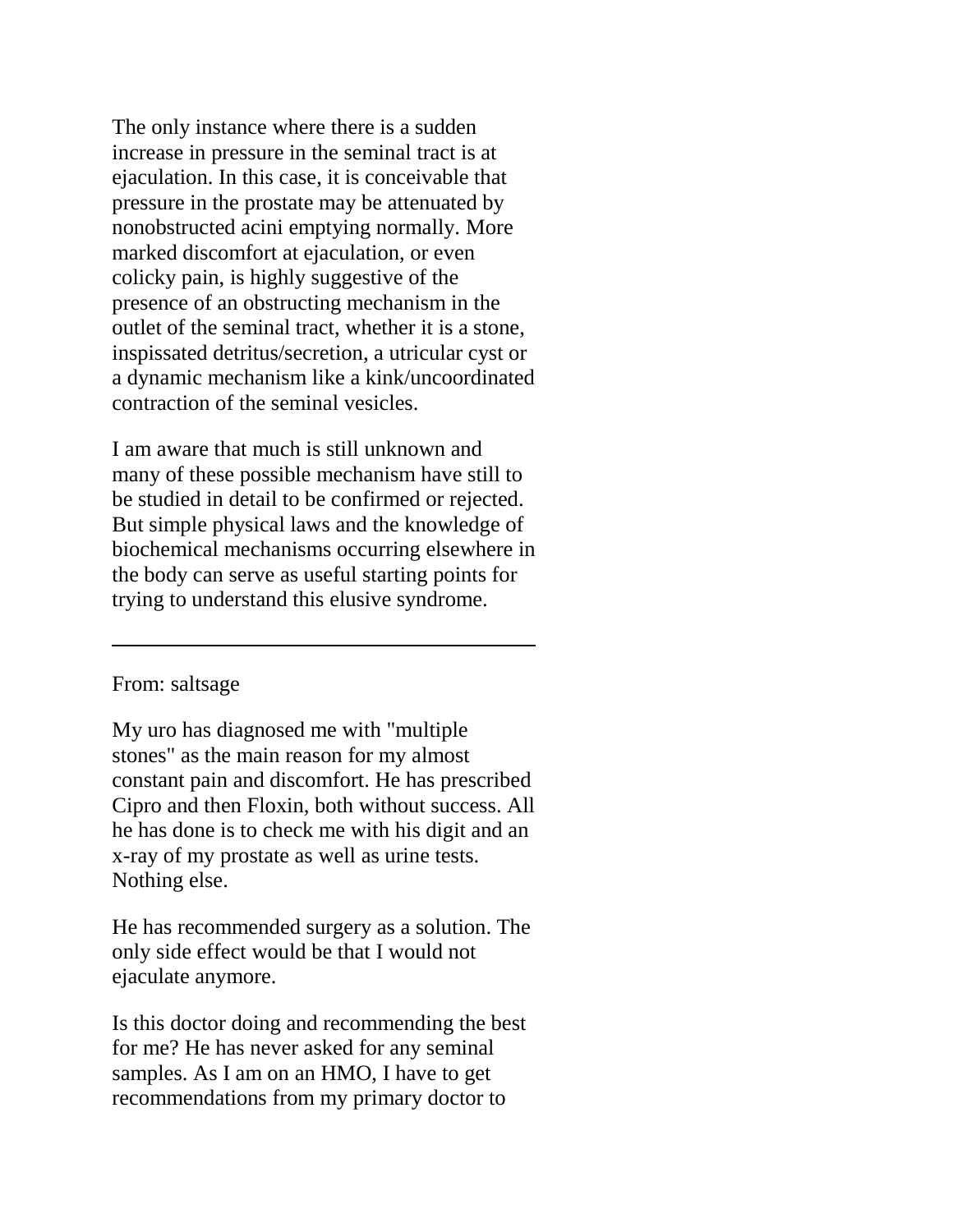see anyone else and even he seems somewhat uncooperative on this.

#### From: Jonathan

I think Surgery should be the last resort. Losing your ability to ejaculate would be a bummer and there is no guarantee it will make you feel better. Dr. Dankoff has a procedure where he anaesthetizes (sp?) a patient and does a very aggressive massage to try and break up some of the calcification.

I realize your HMO might not pay for this but we are talking about a procedure that could make you feel better and wont do any permanent harm the way it sounds this surgery will.

### From: Anonymous

In some men these stones appear to cause no problem, while in others it leads to prostatitis. Many factors probably determine which is the case. For example, if blockage doesn't occur and the stones successfully isolate the pathogen then essentially the problem is isolated and no symptoms show. In other cases blockage may occur with successive releases and reblockage due to reinfection. This leads to the up and down prostatitis symptoms. In yet other cases the blockage never unclogs leading to chronic and continuous symptoms. Question: If stones are a problem is there anyway they can be broken down like kidney stones with ultrasonic waves or any other noninvasive means? Only by a manual digital drainage of the prostate.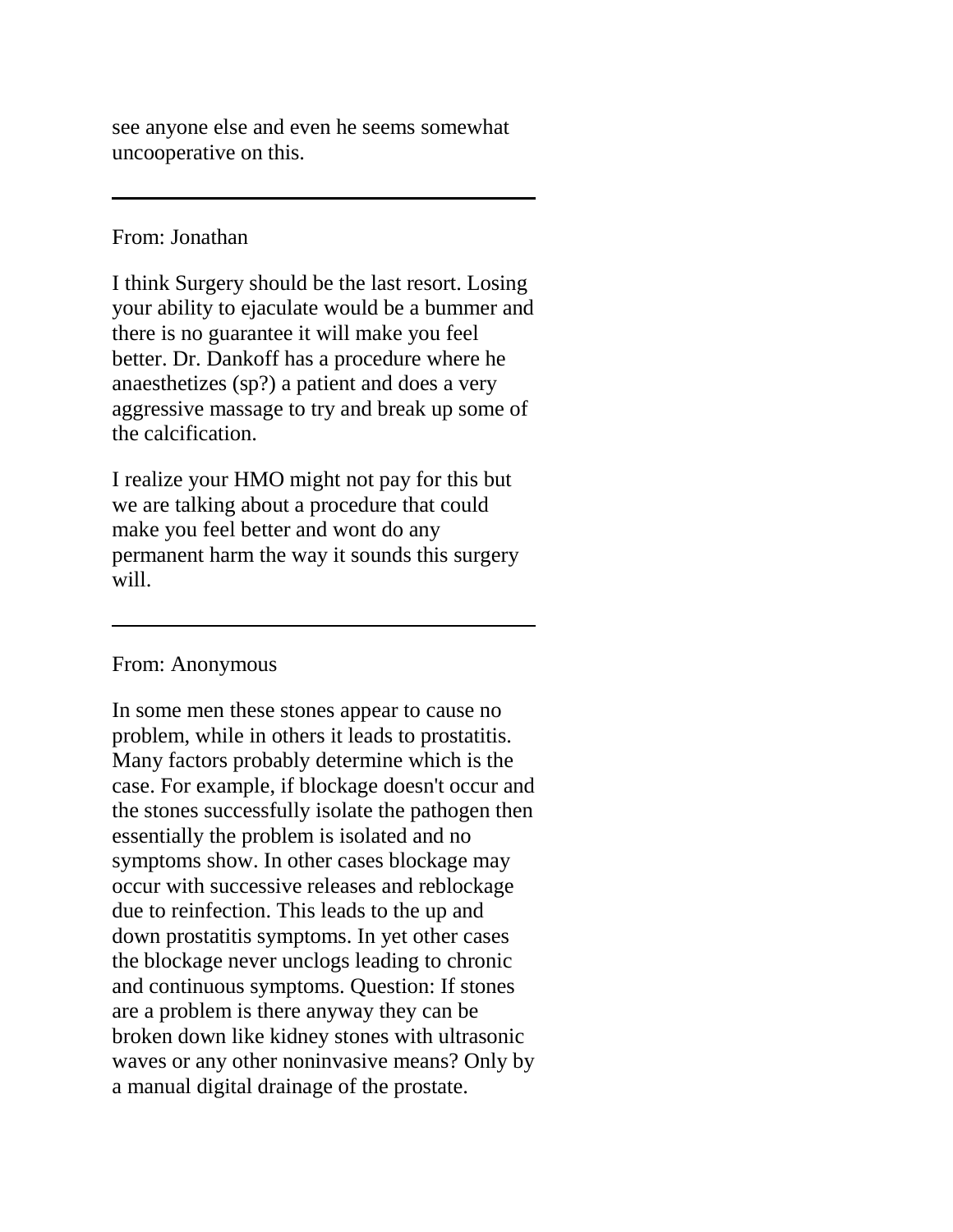Ultrasonic waves don't appear to have sufficient force to open up the ducts and release blockage. In any case, if there is still live pathogen in the ducts the symptoms will simply reoccur and the treatment will give only temporary relief. This is why cultures and tests must be done to detect the pathogens and have the proper medication used to kill the pathogen while prostate drainage is done. A post by a prostatitis sufferer to sci.med.prostate.prostatitis: I was diagnosed with chronic prostatitis eight years ago. About two years ago, I noticed sand in my urine. I saw two urologists. After tests, they both said it was coming from my prostate. They said it was calcifications. They also called it sand or chip offs. They said it was good that it was coming out. Since it began, it usually happens about one day every three weeks. It is usually at the end or the beginning of the urine cycle. I do not have any pain, except if the sand gets stuck at the tip of the urethra at the end of the urine cycle. I then must try and urinate again to relieve it. On occasion, a few pieces of sand were in my semen. Does anyone else have any of these symptoms? I would love to hear

### From: Elliott

Joe, in my case it was my urologists remark (during a TRUS) that I had a fair amount of stones that lead me to the research that turned up "upon analysis many prostatic calculi were found to be made up of the same ingredients as found in urine", which led to (see my post...Allopurinol and me) Do you have any reason to believe this patient may be refluxing urine into the prostatic ducts. In my opinion, you don't really need to have a high level of uric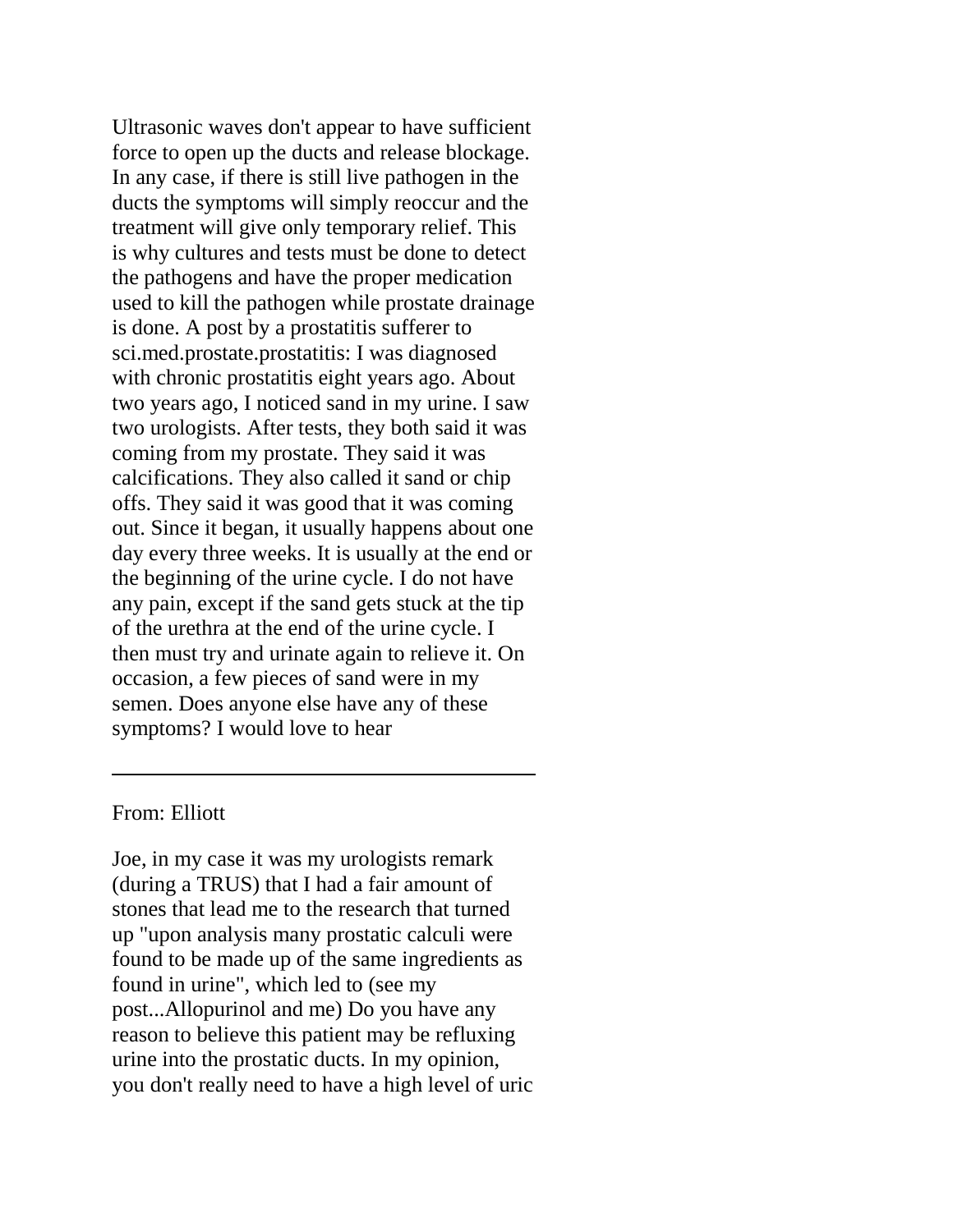acid to cause a problem, if you do have reflux. BTW my stream is improving too. First time in 8 years. I'm now split only 50% of the time, instead of always. In my mind that translates into less inflammation.

From: Anonymous Doctor [\(back to top\)](http://www.prostatitis.org/stones.html#top)

From this morning. A 43 year old man with intractable prostatitis has been under my care for several months, with no improvement noted. Today, he received general anesthesia, whereupon he had a REAL rectal massage( the nurses were wincing), multiple cultures, cystoscopy, and transrectal ultrasound. Interestingly, massive amounts of intraprostatitic calcifications were seen. Often these are seen in small amounts, but this guy's prostate was LOADED. This explains to me why I wasn't having much success, and hopefully the drainage today will help open these areas up. As I have stated here and on the WWW site previously, it is crucial that complete urological evaluation is undertaken, so as to not miss something.

Hypothetical scenario: These calcifications were once corpora amylacea. Before that, they were ordinary prostatic secretions (PS). The conversion was initiated by the failure of the PS to be expelled normally during orgasm. This, in turn, was a consequence of some obstruction. Since calcification is regarded as a response to infection, either the obstruction was a consequence of infection or it led to infection.

### Questions:

(1) Would TRUS have revealed these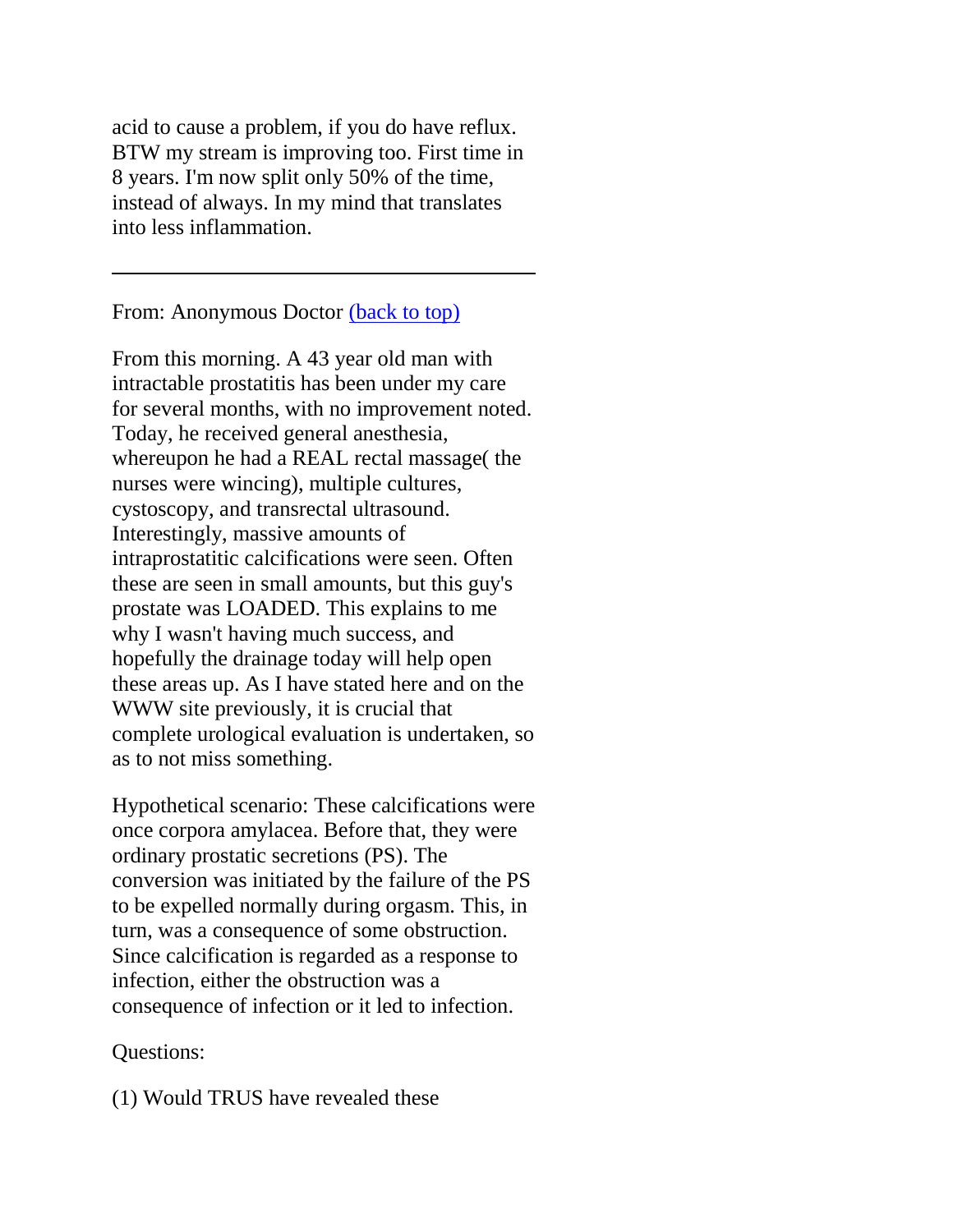calcifications? Or some other imaging technique? (2) Could such imaging be useful in the diagnosis of prostatitis?

John, It was during my TRUS that my Uro mentioned to me that I had quite a number of prostatic calculi (stones), and that's when I started researching them and found out that quite often they are made up of the same ingredients found in urine, which lead to my Allopurinol research. All I can say is that I am pain free for the first time in 15 years.

During my TRUS, my uro also noted that I had a number of prostatic calculi. He believed them to be "normal" and not the cause of my prostatitis. I am currently getting 3x per week massage but if that doesn't work, I will pursue Allopurinol trial. Although I experience some pain, my primary symptoms are burning, difficulty initiating and urinary frequency.

I was diagnosed with chronic prostatitis 5 years ago. I am now 39.One day a month I get gravel in my urine or in my semen. I spoke and saw many doctors. They all said it was normal and not to be concerned at all. They all said it was part of the condition. They said it was from stones(Calcifications) in my prostate and some doctors called it "pieces that chip off". Some also said I was lucky the stones break up. This might be because I take magnesium everyday. Does anyone else have this?

From: "David L. Casey, MD [\(back to top\)](http://www.prostatitis.org/stones.html#top)

There are several posts regarding prostatic calculi that pose the question: isn't there a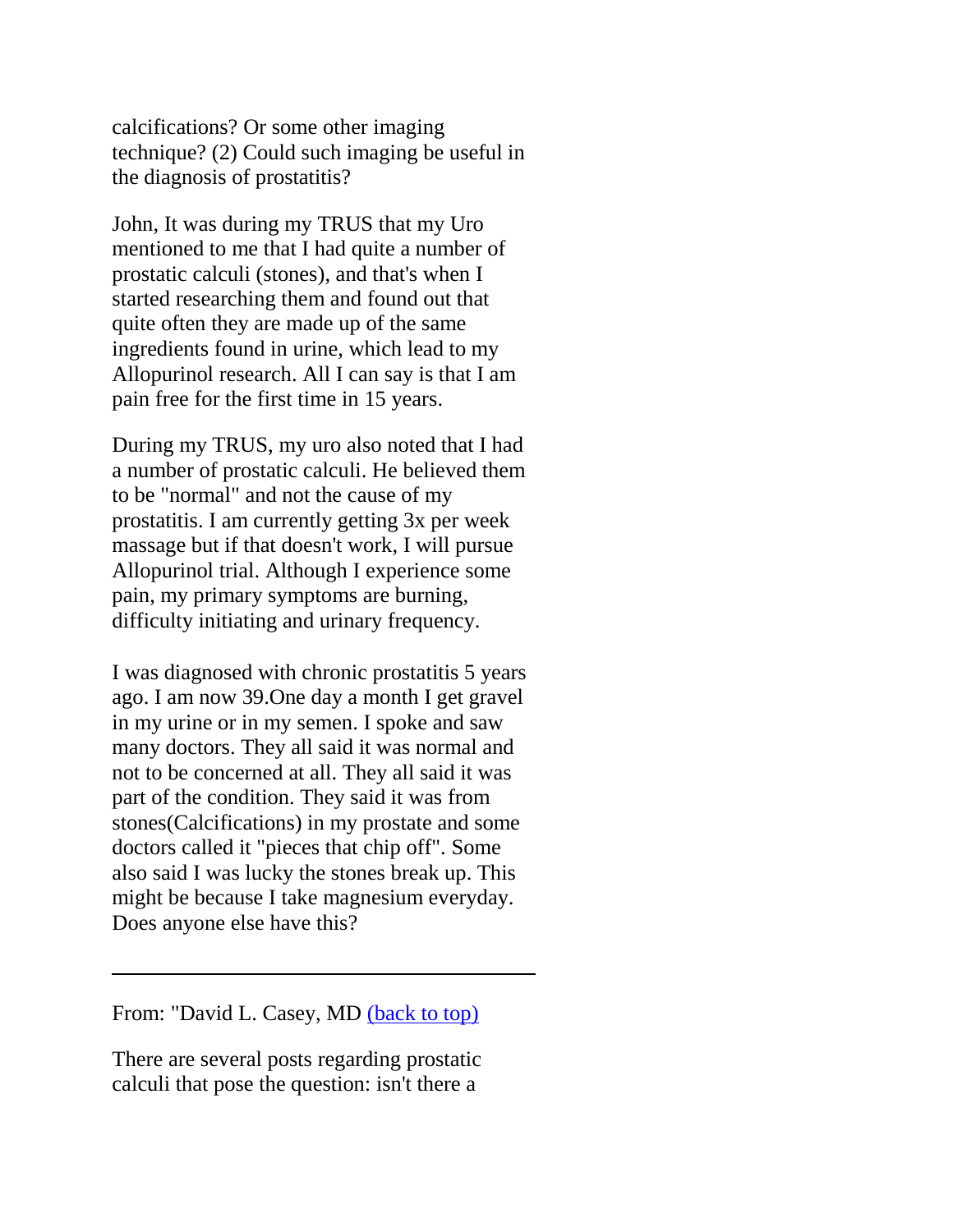therapy for disintegrating these stones?

Let me comment: Prostatic stones differ greatly from let's say kidney stones in that they exist surrounded by solid tissue. Stones in the kidney, for instance are not surrounded by tissue, but instead are surrounded by fluid (urine). The lithotripsy used to treat kidney stones fragments these stones into small particles that can then pass down the ureter and out of the body. If one were to be able to fragment stones in the prostate with a form of lithotripsy, they could not disperse and pass through any fluid media to exit the body, the fragments would just sit there and likely reconglomerate into stones once again. Kidney stones that occur in areas that are poorly drained (such as caliceal diverticula outpocketings of the collecting systems of the kidney) aren't treated very well with lithotripsy for just this reason. One can fragment them, but since there is no drainage, they don't clear, and have a great chance of reforming into solid stones. Usually these stones have to be removed percutaneously under direct vision. Prostate stones would need to be extracted via a transurethral procedure such as a TURP to be effectively removed, and I'm not sure this is a great idea in many men with CP. I hope this clears the air a bit about prostatic calculi. Best of luck.

I agree. I have had cp for 1.5 yrs now and with proper diet and laying off of the junk that causes flare ups the only thing standing in the way of a total cure for me is calculi in the prostate. there is one single spot on the left lobe that has a large calcium deposit as seen in an ultrasound. I can feel where the pain originates and my wife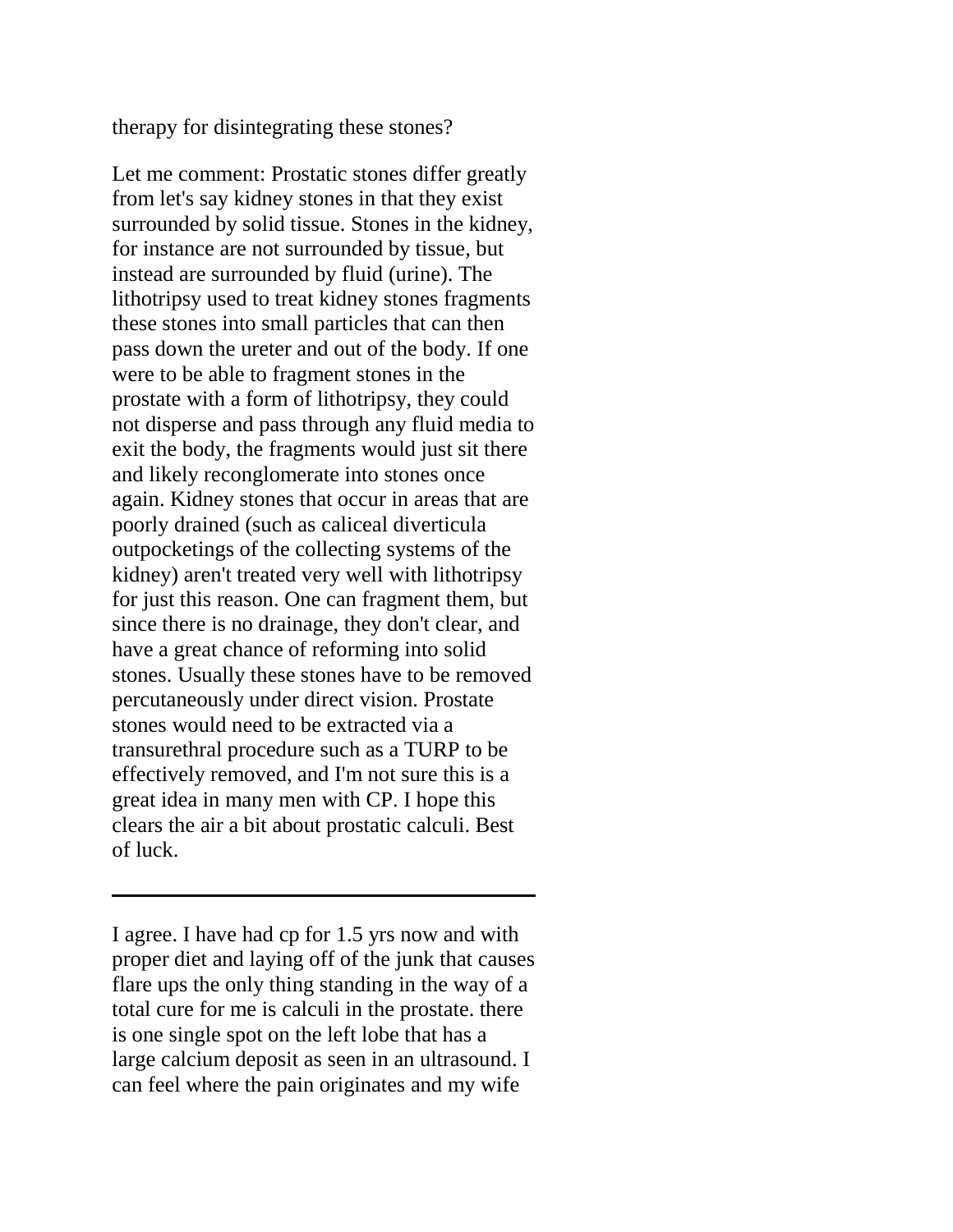and doc verify that there is in fact a small area (about the size of a small pea) that stays (like a zit) on my prostate, even when the rest of my prostate is down and nonflared. If the docs could just get the damn calculi out I feel my battle would be 90% won. But I guess it won't be in my lifetime.

#### From: Bob:

I was told by my urologist last year I had Calculi. This showed up in my ultrasound. He did not seem to think it was serious. He said it was quite common. I continue to have off and on pain in my penis. I am wondering if part of the problem could be from the stones?

#### From: Pete

My urologist also told me after an ultrasound and biopsy that he saw two stones. the biopsy was negative for cancer. but those stones somehow must relate to a sharp pain in my groin from time to time. My flow is ok. PSA 5.6, it used to be 1.0 which is why I went to uro. It would seem that those stones are the cause for some, it not all, of our problems. I'm not sure that this qualifies as prostatitis or not? We need some solutions to removing those stone noninvasively.

In article (name witheld) wrote: [\(back to top\)](http://www.prostatitis.org/stones.html#top) > Just had my ultrasound and the radiologist said I had calcifications in > my prostate. I've read that some people take a magnesium/zinc